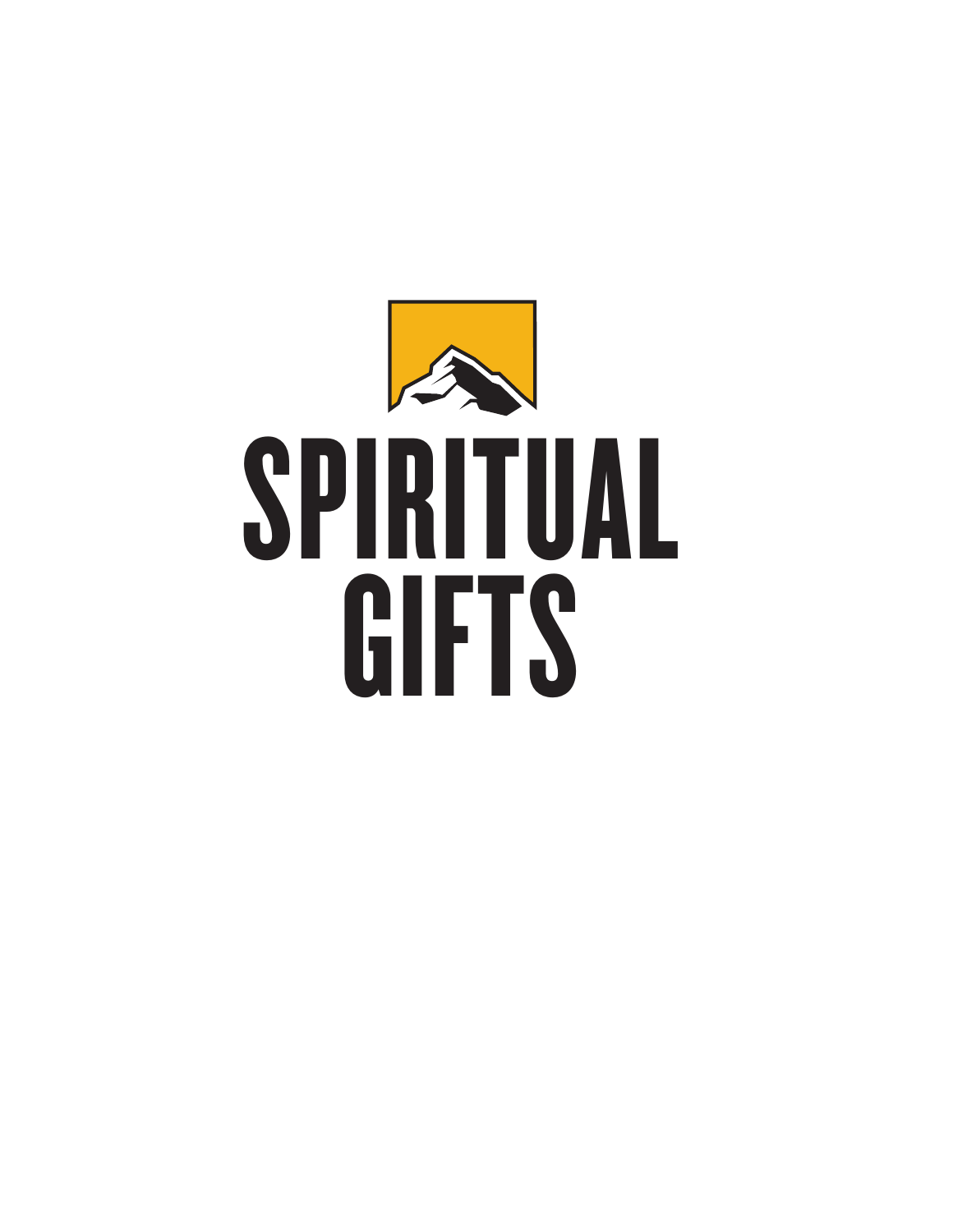# SPIRITUAL GIFTS ASSESSMENT

When you accepted Christ, you not only got saved...you were given something very special from God: a giftedness to serve God in a unique way. God's plan for your life is that you would meet a specific need in the church family, and He has gifted you in a special way to meet that need.

"As each one of us has received a gift, minister it to one another, as good stewards of the manifold grace of God."—1 Peter 4:10

If you have trusted Christ, then you have a spiritual gift! Even if you don't know what it is or don't feel particularly gifted in a specific area, the Bible teaches that you do have a special gift that you can use to serve God. And, believe it or not, your gift is vital to the work of God in our church family, otherwise God would not have placed you here.

God's Word teaches that as a member of His Body, you are important to His work in this place. He has appointed you a gift and a purpose for being here...and you will greatly enjoy discovering and using that gift for His purposes!

#### **WHAT SHOULD YOU DO WITH THIS SPIRITUAL GIFT?**

First Peter says that God wants you to be a "good steward" of His gift to you! The best way to do that is to begin now discovering, developing, and using your gift to serve the Lord and His church. The great result of using your gift is that the entire church family ministers to each other and to the community. That's the way the church, the Body of Christ, is supposed to work!

### TAKING THE SPIRITUAL GIFTS ASSESSMENT

- To complete the assessment, answer every question in order by circling the number, 0 to 5, that most accurately describes yourself.
- . While answering, refer to the scale indicator above the questions.
- . When completing the spiritual gifts assessment, do not think as much as react.
- For the most accurate assessment answer quickly and honestly.

#### **For best results, PRAY BEFORE ATTEMPTING.**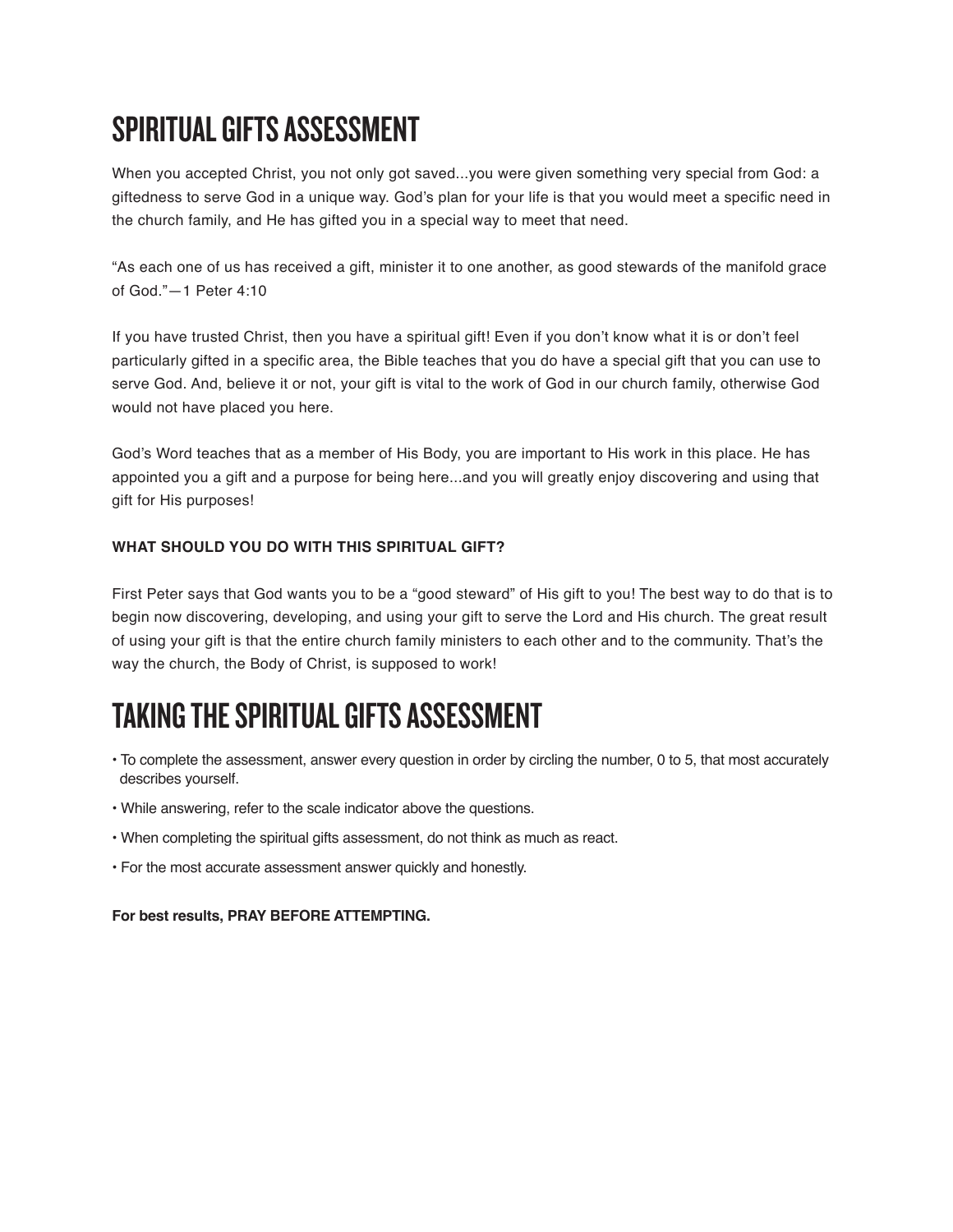| Never                                   | Rarely                                                   | Occasionally                                                                | True<br>sometimes | True most of<br>the time | Always true |
|-----------------------------------------|----------------------------------------------------------|-----------------------------------------------------------------------------|-------------------|--------------------------|-------------|
| $\Omega$                                | $\mathbf{1}$                                             | $\overline{2}$                                                              | з                 | 4                        | 5           |
|                                         |                                                          | 1. I relate & measure everything I experience accordingly to God's Word.    |                   |                          |             |
|                                         |                                                          |                                                                             | З                 | 4                        | 5           |
|                                         | 2. Others seem to look to me for advice and help.        |                                                                             |                   |                          |             |
|                                         |                                                          | 2                                                                           | 3                 |                          | 5           |
|                                         | 3. I'm easily bothered by others' lack of compassion.    |                                                                             | 3                 | 4                        | 5           |
|                                         | 4. I don't take anything at face value.                  |                                                                             |                   |                          |             |
|                                         |                                                          |                                                                             | 3                 | 4                        | 5           |
|                                         | 5. I can visualize the "big picture" of a major project. |                                                                             |                   |                          |             |
|                                         |                                                          |                                                                             | 3                 |                          | 5           |
|                                         |                                                          | 6. When others are in my home I like to wait on them "hand and foot."       |                   |                          |             |
|                                         |                                                          |                                                                             | 3                 |                          | 5           |
|                                         | 7. I feel compelled to give financially to others.       |                                                                             |                   |                          |             |
|                                         |                                                          | 2                                                                           | 3                 | 4                        | 5           |
|                                         |                                                          | 8. I will speak the truth whether or not it causes hurt feelings.           | 3                 |                          | 5           |
|                                         |                                                          | 9. I can organize and delegate people and resources easily.                 |                   |                          |             |
|                                         |                                                          |                                                                             | 3                 | 4                        | 5           |
|                                         | 10. I feel compelled to share knowledge.                 |                                                                             |                   |                          |             |
|                                         |                                                          |                                                                             | 3                 |                          | 5           |
|                                         | 11. Discouraged people are often encouraged by my words. |                                                                             |                   |                          |             |
|                                         |                                                          |                                                                             | 3                 |                          | 5           |
|                                         | 12. I neglect my own work in order to help others.       | 2                                                                           | 3                 | 4                        | 5           |
|                                         |                                                          |                                                                             |                   |                          |             |
|                                         |                                                          | 13. I easily identify tasks that need to get done and do them myself.       | 3                 |                          | 5           |
|                                         | 14. I enjoy doing little things to help people.          |                                                                             |                   |                          |             |
|                                         |                                                          |                                                                             | 3                 |                          | 5           |
|                                         | 15. My natural tendency is to step up and take control.  |                                                                             |                   |                          |             |
| 0                                       |                                                          | 2                                                                           | 3                 | 4                        | 5           |
|                                         |                                                          | 16. I cheerfully give time or money, regardless of how much I have to give. | З                 | 4                        | 5           |
|                                         |                                                          |                                                                             |                   |                          |             |
|                                         | 17. I have compassion for all living creatures.          | $\overline{2}$                                                              | 3                 | 4                        | 5           |
|                                         | 18. I don't hesitate to give constructive criticism.     |                                                                             |                   |                          |             |
|                                         |                                                          | 2                                                                           | 3                 |                          | 5           |
|                                         | 19. People see me as a frank and outspoken person.       |                                                                             |                   |                          |             |
|                                         |                                                          | 2                                                                           | 3                 | 4                        | 5           |
|                                         | 20. People seem to learn easily from me.                 |                                                                             |                   |                          |             |
|                                         |                                                          | 2                                                                           | 3                 | 4                        | 5           |
|                                         |                                                          | 21. I can be described as responsible, charitable, and disciplined.         | 3                 |                          | 5           |
|                                         |                                                          |                                                                             |                   |                          |             |
|                                         | 22. I don't expect repayment for favors I do for others. |                                                                             | 3                 | 4                        | 5           |
| 23. Others tell me I'm a good listener. |                                                          |                                                                             |                   |                          |             |
|                                         |                                                          | $\overline{2}$                                                              | 3                 |                          | 5           |
|                                         |                                                          | 24. Communicating the facts in a situation is something I do well.          |                   |                          |             |
|                                         |                                                          |                                                                             | 3                 | 4                        | 5           |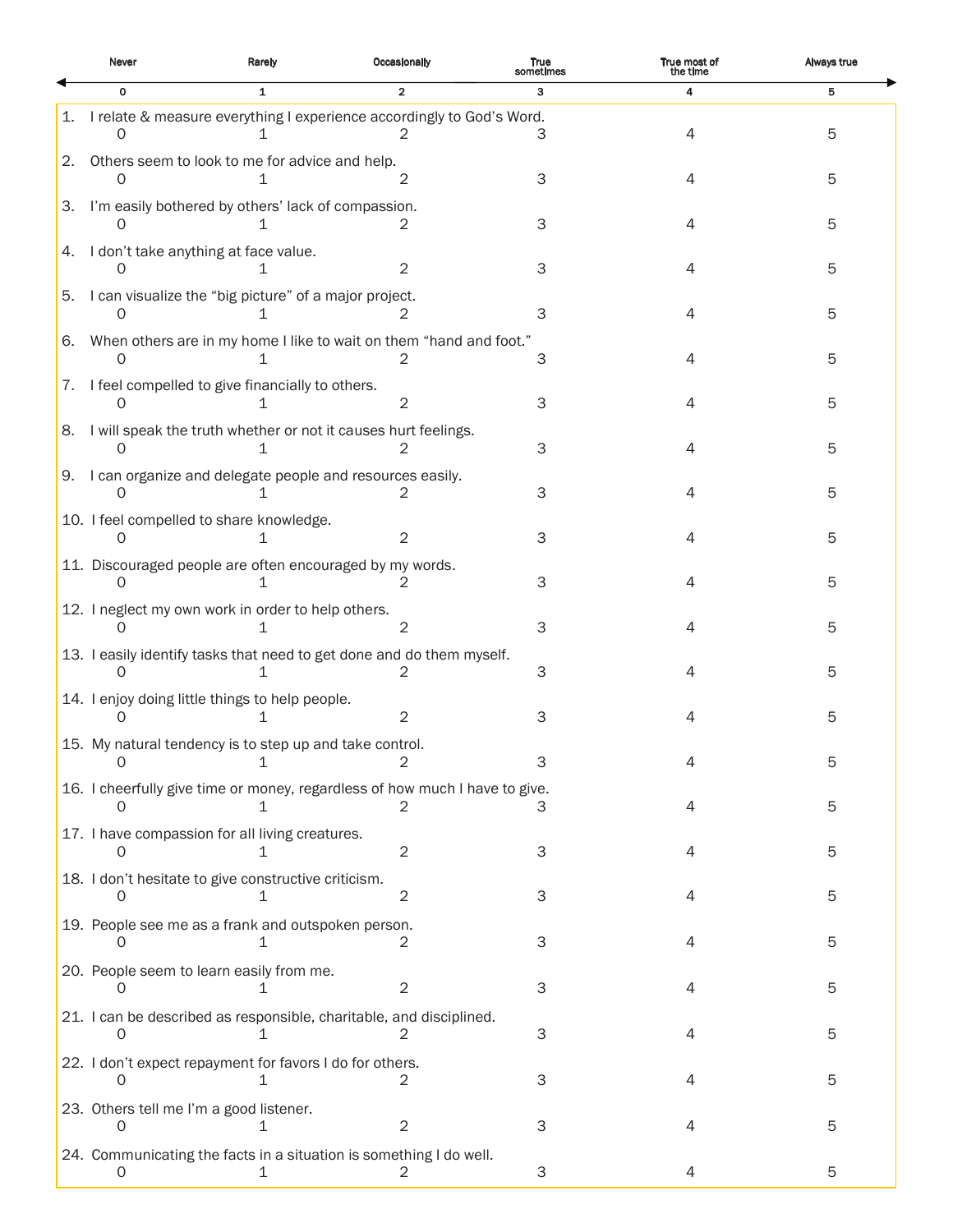| Never                            | Rarely                                                     | Occasionally                                                                     | True<br>sometimes | True most of<br>the time | Always true |
|----------------------------------|------------------------------------------------------------|----------------------------------------------------------------------------------|-------------------|--------------------------|-------------|
| $\Omega$                         | $\mathbf{1}$                                               | $\overline{2}$                                                                   | 3                 | 4                        | 5           |
| 25. I am a task oriented person. |                                                            | 2                                                                                | 3                 | 4                        | 5           |
|                                  | 26. I find it easy to maintain an optimistic outlook.      | 2                                                                                | 3                 | 4                        | 5           |
|                                  | 27. I will stand alone on something I believe in strongly. |                                                                                  | 3                 | 4                        | 5           |
|                                  | 28. I will not confront others if I feel it may hurt them. |                                                                                  | 3                 | 4                        | 5           |
|                                  | 29. I give well above my tithe to the Body of Christ.      | $\mathcal{P}$                                                                    | 3                 | 4                        | 5           |
|                                  |                                                            | 30. While I'm frugal in personal spending, I'm often led to give to others.      | З                 |                          | 5           |
|                                  | 31. I enjoy research as well as sharing what I find.       |                                                                                  | 3                 | 4                        | 5           |
|                                  |                                                            | 32. I am compelled to comfort people who are hurting or suffering.               | 3                 | 4                        | 5           |
|                                  |                                                            | 33. Deadlines challenge me & I usually meet them on time.                        | 3                 | 4                        | 5           |
|                                  | 34. I can discern the motives of others fairly easily      | 2                                                                                | 3                 |                          | 5           |
|                                  | 35. I find strength from bearing other's burdens.          | 2                                                                                | 3                 |                          | 5           |
|                                  | 36. My use of knowledge may appear prideful.               | 2                                                                                | 3                 | 4                        | 5           |
|                                  | 37. I can create order out of organizational chaos.        | $\overline{2}$                                                                   | 3                 |                          | 5           |
|                                  | 38. I volunteer my time and talents to worthwhile causes.  |                                                                                  | З                 |                          | 5           |
| Ü                                | 39. I'm moved with compassion to cry with others.          |                                                                                  |                   |                          |             |
|                                  | 40. I can select the best person for particular tasks.     | 2                                                                                | 3                 | 4                        | 5           |
|                                  |                                                            | 41. My focus on right and wrong may be read as being judgmental.                 | 3                 | 4                        | 5           |
|                                  | 1                                                          | 42. I enjoy helping others develop a plan of action to deal with their concerns. | 3                 | 4                        | 5           |

### **Spiritual Gifts Test Scoring Key**

Directions: Transfer the number you circled to the blank beside the corresponding question. Add the totals up in each column. The highest possible score in one column would be 30.

|               | 1.                | 6.     | 4.      | $\overline{2}$ .     | $\overline{ }$<br>7. | 5.                   | 3.               |
|---------------|-------------------|--------|---------|----------------------|----------------------|----------------------|------------------|
|               | 8.                | 12.    | 10.     | 11.                  | 16.                  | <b>9.</b>            | 17.              |
|               | 19.               | 13.    | 20.     | 18.                  | 21.                  | 15.                  | 28.              |
|               | 27.               | 14.    | 24.     | 23.                  | 22.                  | 33.                  | 32.              |
|               | 34.               | 25.    | 31.     | 26.                  | 29.                  | 37.                  | 35.              |
|               | 41.               | 38.    | 36.     | 42.                  | 30.                  | 40.                  | 39.              |
| <b>Totals</b> |                   |        |         |                      |                      |                      |                  |
|               | Prophet/Perceiver | Server | Teacher | Exhorter/ Encourager | Giver                | Leader/Administrator | Mercy/Compassion |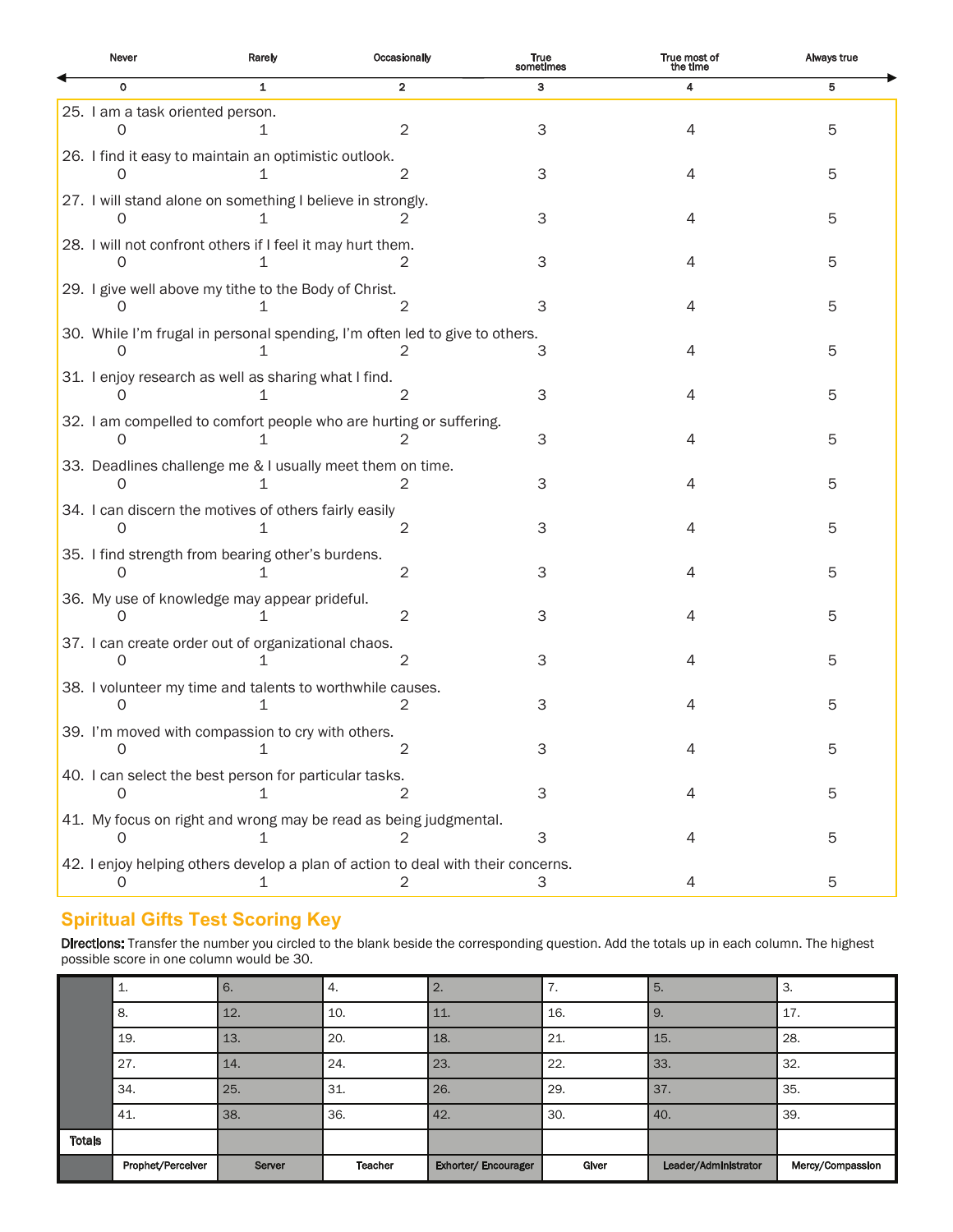# SPIRITUAL GIFTS:

### PROPHET/PERCEIVER

The God-given ability to communicate God's message in relation to the truth already revealed (Jude 3). It is not necessarily or even primarily a prediction. Rather, it is done for the purposes of encouraging, strengthening and comforting (1 Cor. 14:3). These have the ability to perceive the spiritual needs of others and meet those needs through Scripture.

#### **CHARACTERISTICS OF A PROPHET / PERCEIVER:**

- 1. Able to recognize good and bad and hates what is bad.
- 2. Sees everything clearly not dimly; no foggy or indefinite areas
- 3. Recognizes character in people, whether good or bad
- 4. Encourages repentance for the glory of God
- 5. Is an introvert rather than an extravert?
- 6. Sees the Bible as the foundation for truth
- 7. Courageously holds to spiritual truths
- 8. Outspoken
- 9. Powerful and persuasive speaker
- 10. Distraught over the sins of others
- 11. Sees their own shortcomings and those of others
- 12. Desires to see God's plans take place
- 13. Promotes spiritual growth in others
- 14. Fanatical about integrity
- 15. Strongly communicates what they perceive
- 16. Self-examiner
- 17. Opinionated and holds to convictions
- 18. Holds to a high standard
- 19. Desperately desires to obey God

#### **CHALLENGES OF THE PROPHET/PERCEIVER:**

- 1. May be judgmental and upfront
- 2. Delights in goal accomplishment not forward progress
- 3. Forcefully pushes others toward spiritual growth
- 4. Intolerant of other views
- 5. Struggles with self-image

- 1. Small group leader
- 2. Any type of lay counseling
- 3. Security at any church function
- 4. Providing oversight of any ministry function
- 5. Great mentors and peacemakers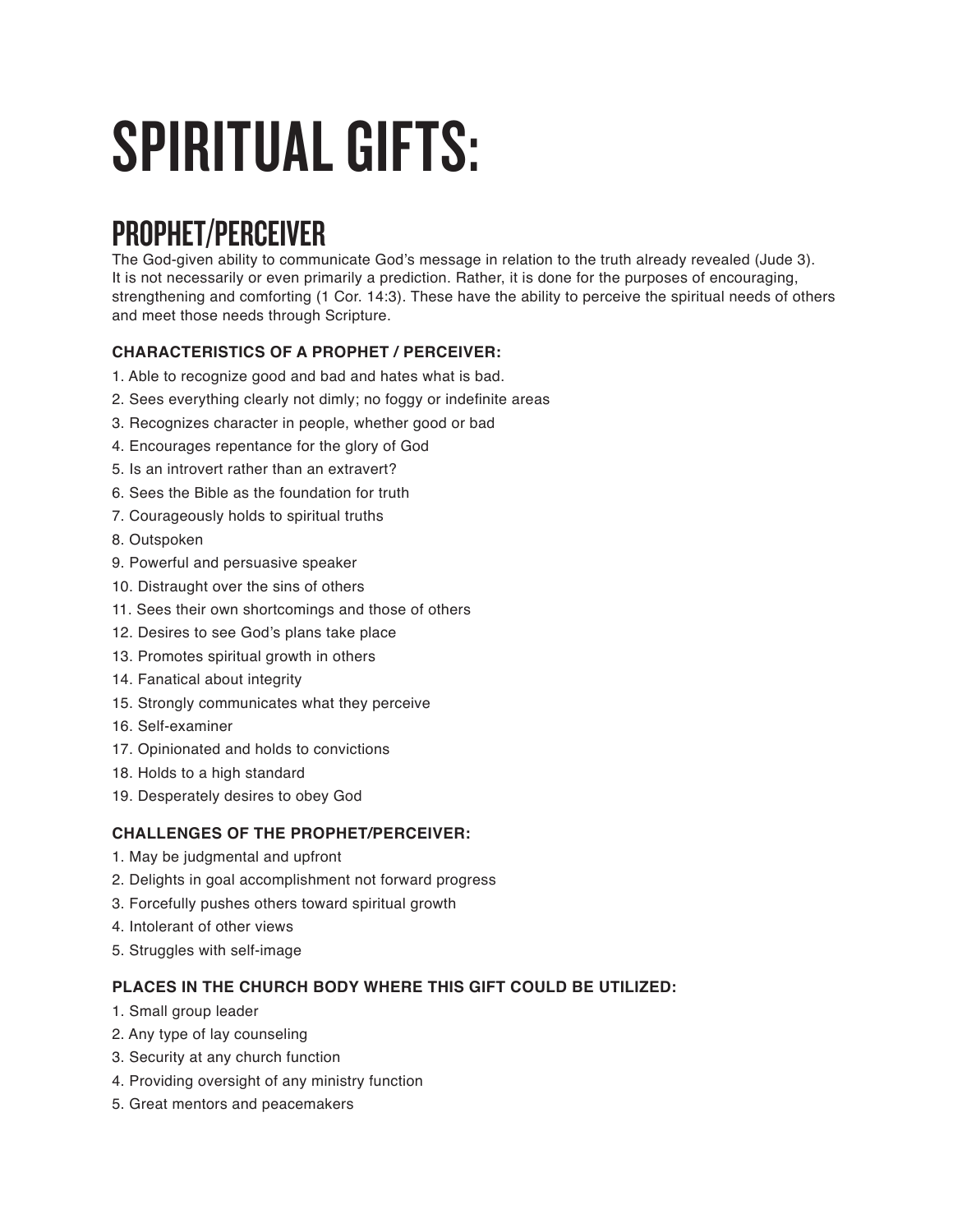# SERVER

A server has the God-given ability to recognize a need and administer assistance to others. In relation to other believers, this releases them to utilize their God-given gifts (e.g. Deacons in Acts 6:1-6; 1 Corinthians 12:28; and Romans 12:7).

#### **CHARACTERISTICS OF A SERVER:**

- 1. Willingly meets the needs of others
- 2. Has a hands on approach
- 3. Precise and orderly
- 4. Detail oriented
- 5. Friendly
- 6. Has trouble turning others away
- 7. More interest in others than self
- 8. More short term orientated than long term
- 9. Actively expressive rather than verbally expressive
- 10. Desires appreciation
- 11. Goes above and beyond what is asked of them
- 12. Enjoys being helpful
- 13. High energy level
- 14. Orderly; does not like clutter
- 15. Perfectionist
- 16. Places an importance on serving
- 17. Would rather do than delegate
- 18. Supports the leadership

#### **CHALLENGES FOR THE SERVER:**

- 1. Criticizes those who are not serving
- 2. Helps others to the extent of neglecting personal family
- 3. So enthusiastic to help, may come across as pushy
- 4. Does not like to be served
- 5. Saddened when unappreciated

- 1. Hospitality ministry
- 2. Children's ministry
- 3. Homeless ministry
- 4. Taking meals to ill or injured
- 5. Set-up or tear down at special events
- 7. Serving anywhere, anytime, anyway
- 8. Construction of any type
- 9. Maintenance of anything
- 10. Putting together anything with the hands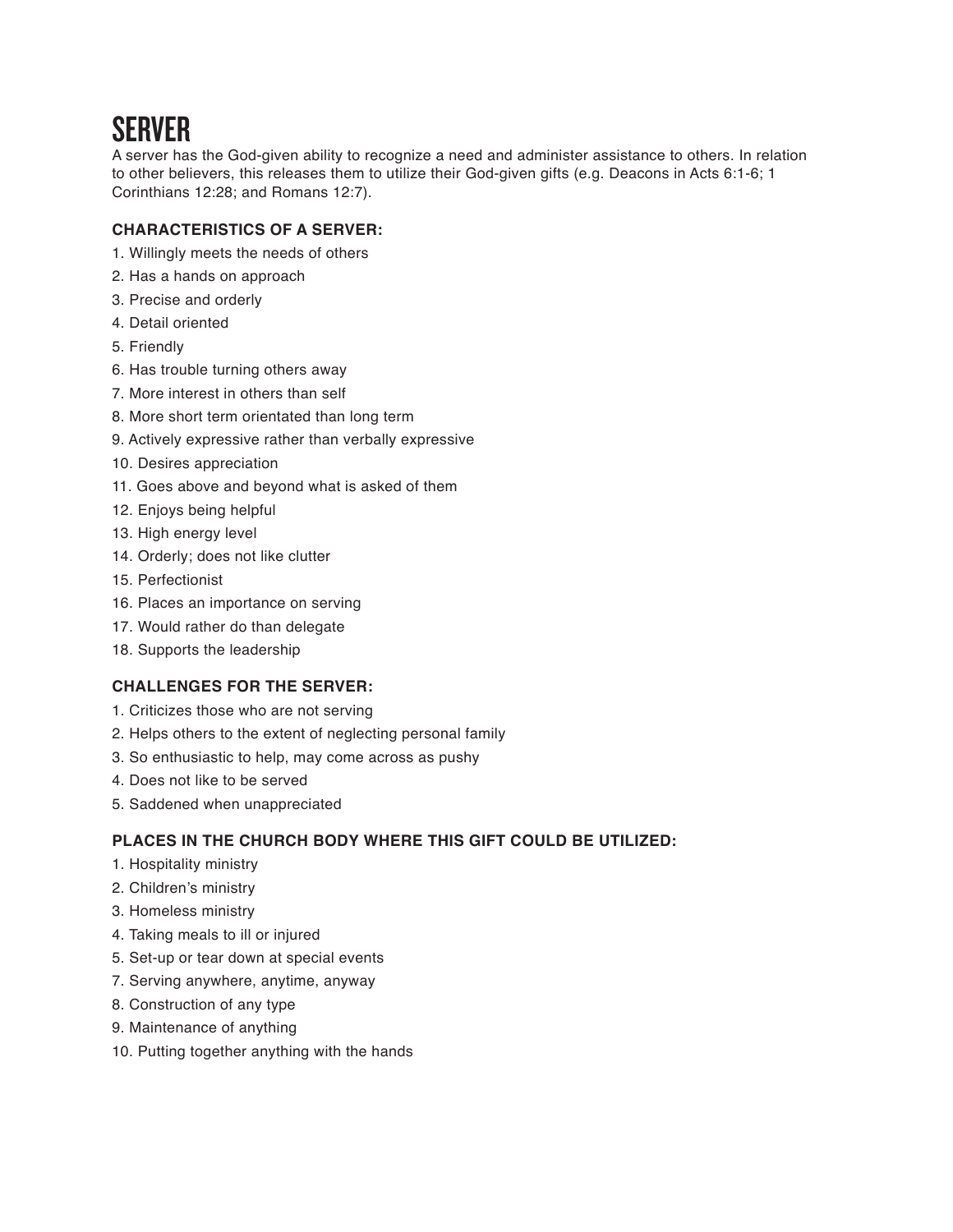### **TEACHER**

The God-given ability to study, research, explain and communicate truth (e.g. Paul and Timothy in 2 Timothy 2:2).

### **CHARACTERISTICS OF A TEACHER:**

- 1. Logical presenter of truth
- 2. Confirms truth by examining facts
- 3. Enjoys study and investigation
- 4. Knows how to do word studies
- 5. Uses biblical illustrations
- 6. Detests Scripture used out of context
- 7. Establishes truth biblically
- 8. Objective rather than subjective
- 9. Extensive vocabulary
- 10. Accurate presenter of truth
- 11. Tests the information of others
- 12. Favors teaching over evangelism
- 13. Starts with Scripture when answering questions
- 14. Intellectual
- 15. Disciplined
- 16. Emotionally stable
- 17. Has a close circle of friends
- 18. Strong convictions based on solid research
- 19. Believes God's truth leads to life change

#### **CHALLENGES FOR THE TEACHER:**

- 1. Can neglect application in exchange for information download
- 2. Slow to accept views of other
- 3. Prideful due to knowledge
- 4. May be legalistic and dogmatic
- 5. Easily distracted by love of new interests

- 1. Small group leader
- 2. Bible study leader Men's ministry, Women's ministry, Children's ministry
- 3. Rock U instructor
- 4. Research assistant
- 5. Developer of curriculum
- 6. Child, youth, teen mentor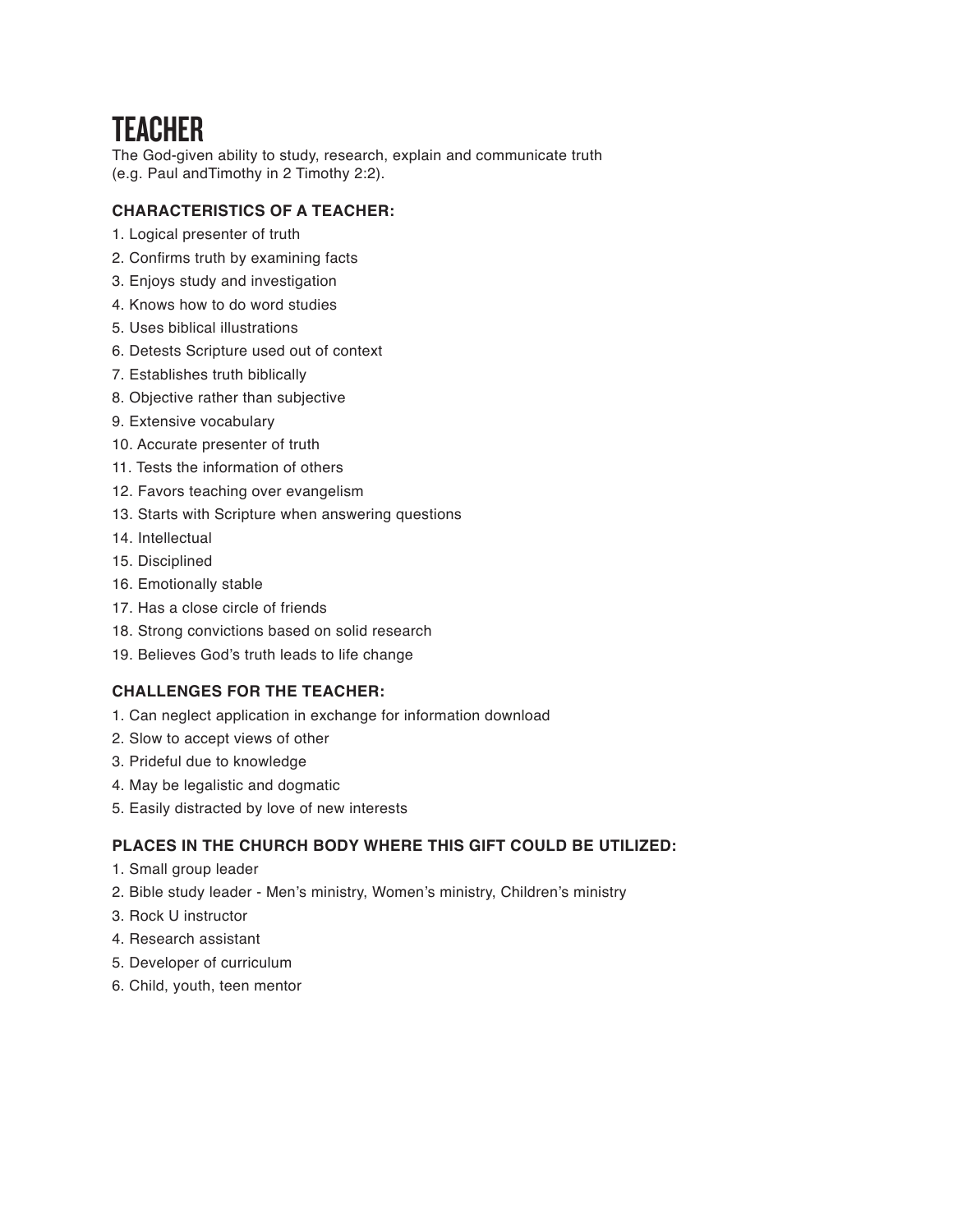# **EXHORTER**

The God-given ability to draw near to individuals in time of need; encouraging and counseling them accurately with the Word of God; and persuading them to take courage in the face of something they must do or assuring them to take comfort because of something that has occurred (E.g. Barnabas in Acts 4:36-37; 9:26-27; 11:19-26; and 15:36-41).

#### **CHARACTERISTICS OF A EXHORTER:**

- 1. Verbally encouraging
- 2. Likes to apply the Word rather than investigate it
- 3. Prefers practical application over theological truth
- 4. Works best with others
- 5. Verbally encourages others to excel in ministry
- 6. Loves to do personal counseling
- 7. Loves to talk
- 8. Excels in communication
- 9. Perceives trials as opportunities for personal growth
- 10. Has a positive attitude
- 11. Easily makes decisions
- 12. Prefers to quickly resolve problems
- 13 Needs to bounce ideas off others

#### **CHALLENGES FOR THE EXHORTER:**

- 1. Frequently interrupts others
- 2. Uses Scripture out of context
- 3. Out spoken and opinionated
- 4. Slightly overconfident

- 1. Lay counseling
- 2. Stephen minister
- 3. Table facilitator
- 4. Hospitality ministry
- 5. Drama ministry
- 6. Nursing home ministry
- 7. Homeless Ministry Team
- 8. Small group leader
- 9. Anyplace where encouragement is needed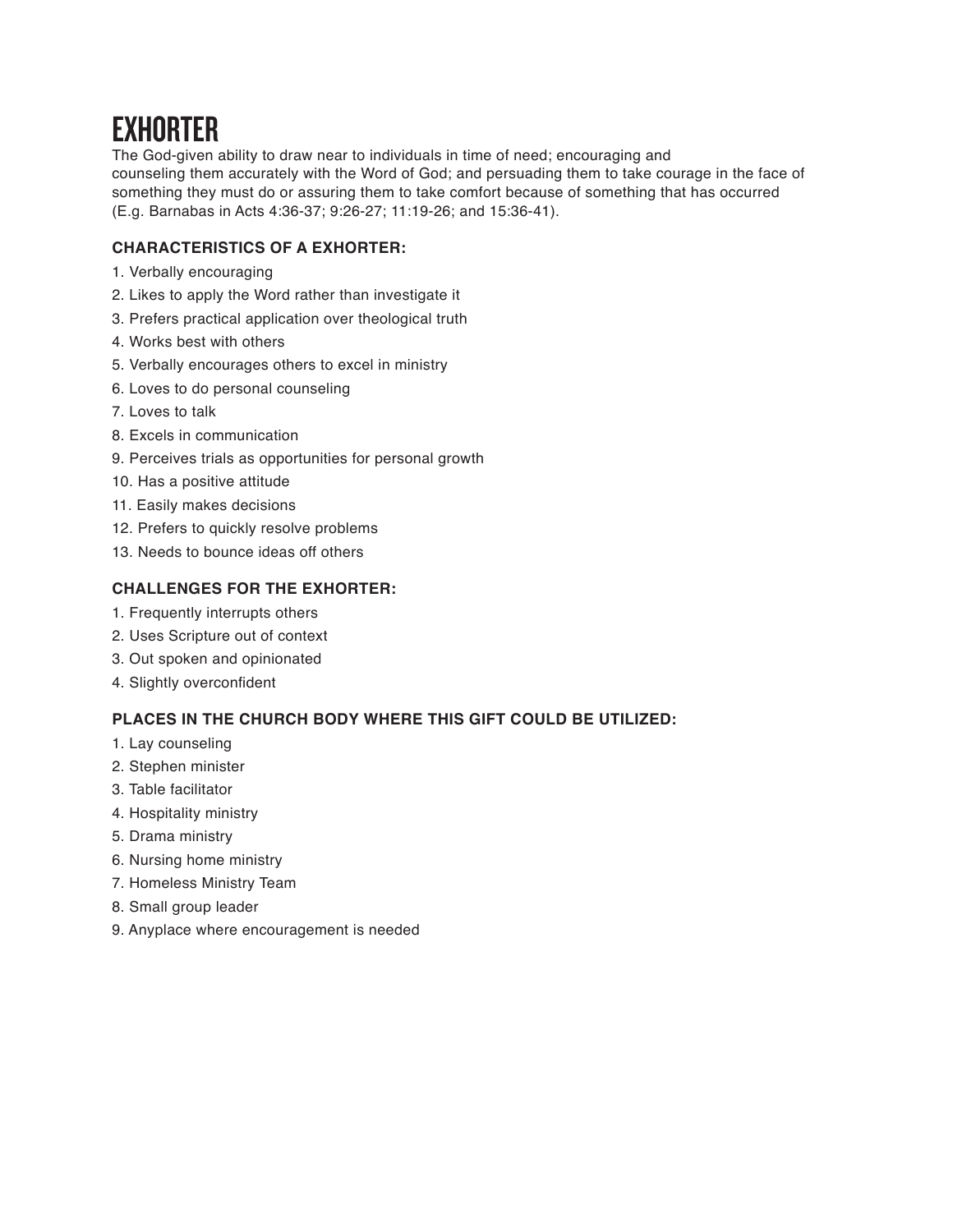## GIVER

The God-given ability to give freely of what God has entrusted to them. This includes giving time, material goods and financial resources with joy and eagerness and without any "ulterior motives" that would benefit the giver (E.g. David in I Chronicles 29:1-19).

#### **CHARACTERISTICS OF A GIVER:**

- 1. Gives as led by the Spirit
- 2. Freely and happily gives
- 3. Often gives anonymously
- 4. Understands giving is an intricate part of serving
- 5. Takes pleasure in meeting the needs of others
- 6. Gives not only quantity but quality
- 7. Gives to bless and enhance ministries
- 8. Sees hospitality as a chance to give
- 9. Financially wise
- 10. Strongly believes in tithes and offerings
- 11. Understands that God owns everything
- 12. Strong business skills
- 13. Appreciates value
- 14. Is not gullible

#### **CHALLENGES FOR THE GIVER:**

- 1. Tends to be controlling with money
- 2. Pressures others to be more generous
- 3. May over commit
- 4. Uses financial giving as a way out of other requirements
- 5. Leads others on guilt trips

- 1. Homeless ministry
- 2. Small group leader
- 3. Fundraising
- 4. Any serving opportunity
- 5. Hospitality ministry
- 6. Financial counseling ministry Team
- 7. Support of church special projects (i.e. building)
- 8. Financially support any ministry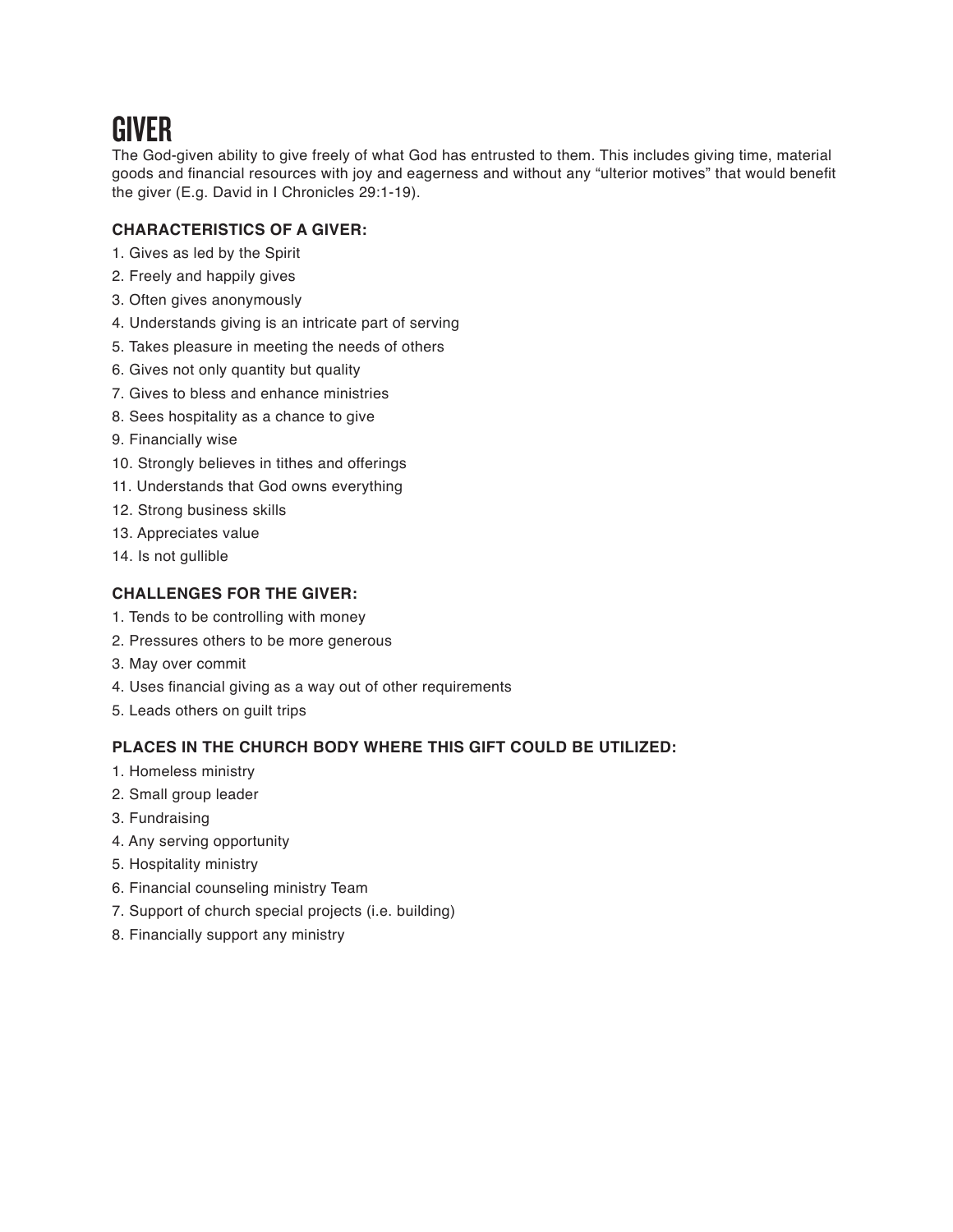# LEADERSHIP / ADMINISTRATION

The God-given ability to lead others in meaningful endeavors which demonstrates personal care and concern in order to meet the needs of others and encourage their growth (E.g. Fathers in I Tim. 3:4-5; 12).

### **CHARACTERISTICS OF LEADERSHIP / ADMINISTRATION:**

- 1. Motivates others to action
- 2. Clearly communicates
- 3. Thrives when given authority
- 4. Happily receives authority when given
- 5. Naturally assumes leadership when there is a lack
- 6. Takes on long-term projects
- 7. Is a visionary
- 8. Has good networking abilities
- 9. Delegates well
- 10. Takes criticism well
- 11. Is passionate and enthusiastic
- 12. Enjoys accomplishing goals
- 13. Gives credit to others
- 14. Meets challenges as they arise
- 15. Is a natural and capable leader
- 16. Understands the Big picture
- 17. Discards what does not work and keeps what does
- 18. Enjoys people
- 19 Dislikes the mundane routine

#### **CHALLENGES FOR THE LEADER / ADMINISTRATOR:**

- 1. May have trouble dealing with opposition
- 2. May become callous due to constant criticism
- 3. Pushes hard to the point of neglecting family
- 4. Ignores family responsibilities due to love of work

- 1. Small group leader
- 2. Jr. High ministry
- 3. High School ministry
- 4. College ministry
- 5. Singles ministry
- 6. Prison ministry
- 7. Any type of leadership/oversight role
- 8. Creator of new ministries
- 9. Coach of Sports ministries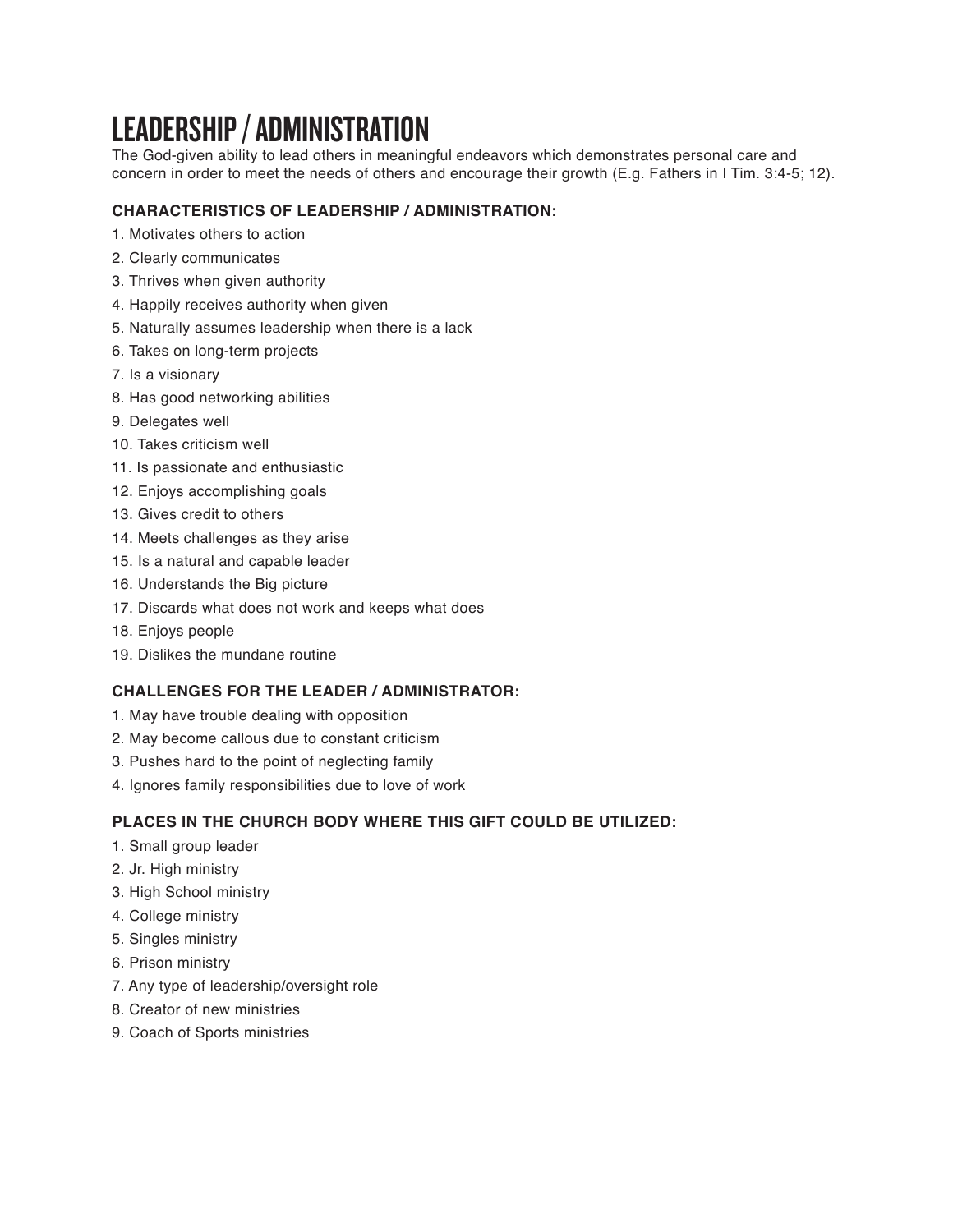### MERCY / COMPASSION

The God-given ability to have immediate compassion for those who are suffering combined with great joy in meeting their needs (E.g. the Good Samaritan in Luke 10:30-37).

#### **CHARACTERISTICS OF MERCY / COMPASSION:**

- 1. Loves to love
- 2. Searches out the good in people
- 3. Brings out the good in people
- 4. Recognizes the spiritual and emotional condition of others
- 5. Acts out of concern for others
- 6. Cares for the emotional, spiritual, and physical well being of others
- 7. Considers others more important than self
- 8. Chooses words carefully
- 9. Recognizes the affect words can have
- 10. Detects insincerity
- 11. Loves to be thoughtful
- 12. Is trustworthy
- 13. Non-confrontational
- 14. Unusually cheerful
- 15. Thinks with the heart rather than the head
- 16. Rejoices and/or grieves with others

#### **CHALLENGES FOR THE MERCY/COMPASSION:**

- 1. Overly sensitive
- 2. Caring may be misunderstood by the opposite sex
- 3. Easily takes up others problems that are not their own
- 4. Thinking with their heart leads to indecision
- 5. Can be easily hurt by others unintentionally

- 1. Small group leader
- 2. Homeless ministry
- 3. Counseling ministry
- 4. Hospitality of any sort
- 5. Visitation and follow-up
- 6. Prison ministry
- 7. Greeters
- 8. Any type of phone work
- 9. Children's ministry